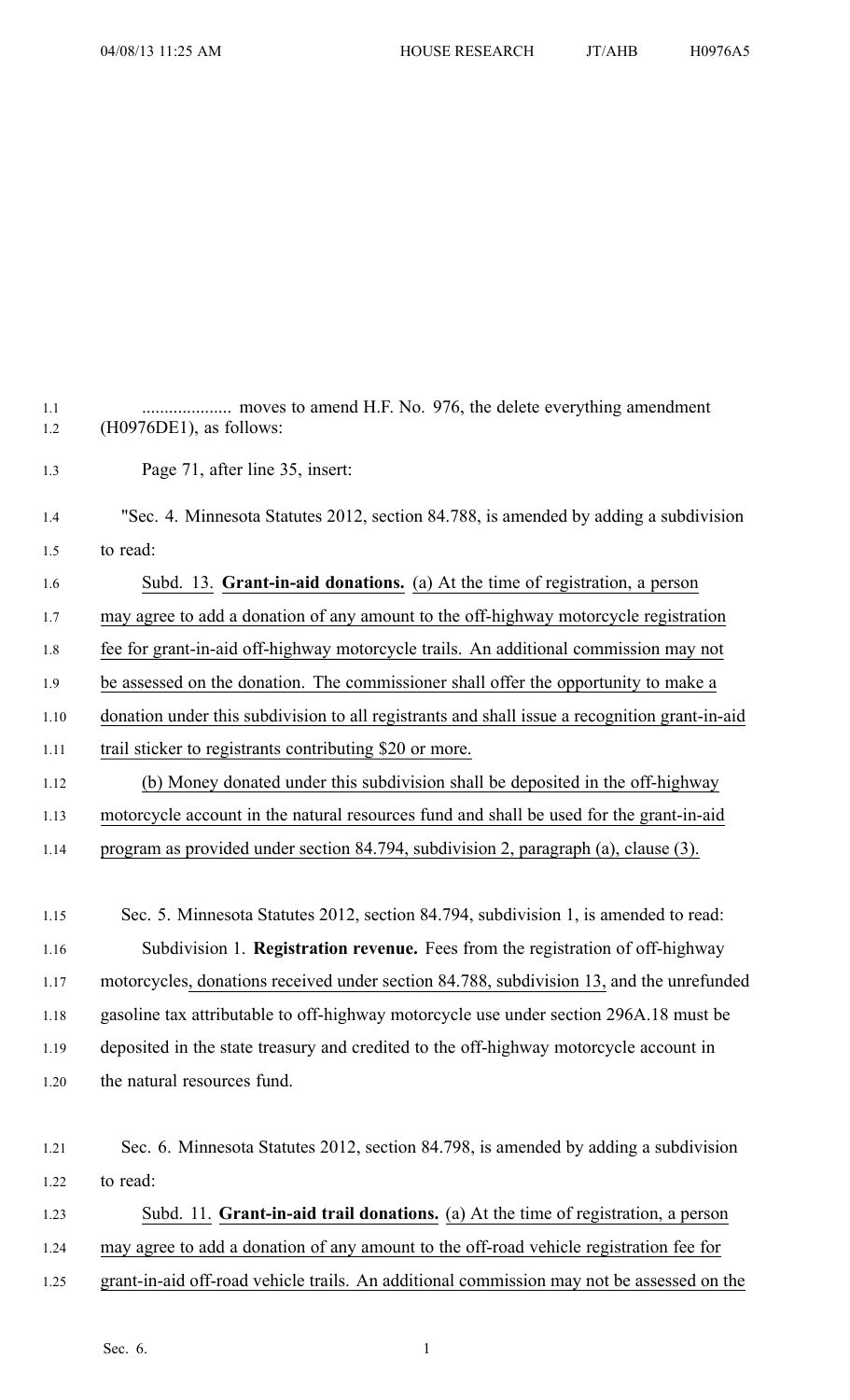| 2.1  | donation. The commissioner shall offer the opportunity to make a donation under this         |
|------|----------------------------------------------------------------------------------------------|
| 2.2  | subdivision to all registrants and shall issue a recognition grant-in-aid trail sticker to   |
| 2.3  | registrants contributing \$20 or more.                                                       |
| 2.4  | (b) Money donated under this subdivision shall be deposited in the off-road vehicle          |
| 2.5  | account in the natural resources fund and shall be used for the grant-in-aid program as      |
| 2.6  | provided under section 84.803, subdivision 2, clause (3).                                    |
|      |                                                                                              |
| 2.7  | Sec. 7. Minnesota Statutes 2012, section 84.803, subdivision 1, is amended to read:          |
| 2.8  | Subdivision 1. Registration revenue. Fees from the registration of off-road                  |
| 2.9  | vehicles, donations received under section 84.798, subdivision 11, and unrefunded gasoline   |
| 2.10 | tax attributable to off-road vehicle use under section 296A.18 must be deposited in the      |
| 2.11 | state treasury and credited to the off-road vehicle account in the natural resources fund."  |
| 2.12 | Page 72, after line 12, insert:                                                              |
|      |                                                                                              |
| 2.13 | "Sec. 9. Minnesota Statutes 2012, section 84.82, is amended by adding a subdivision to       |
| 2.14 | read:                                                                                        |
| 2.15 | Subd. 12. Grant-in-aid trail donations. (a) At the time of registration, a person            |
| 2.16 | may agree to add a donation of any amount to the snowmobile registration fee for             |
| 2.17 | grant-in-aid snowmobile trails. An additional commission may not be assessed on the          |
| 2.18 | donation. The commissioner shall offer the opportunity to make a donation under this         |
| 2.19 | subdivision to all registrants and shall issue a recognition grant-in-aid trail sticker to   |
| 2.20 | registrants contributing \$20 or more.                                                       |
| 2.21 | (b) Money donated under this subdivision shall be deposited in the snowmobile trails         |
| 2.22 | and enforcement account in the natural resources fund and shall be used for the grant-in-aid |
| 2.23 | program as provided under section 84.83, subdivision 3, paragraph (a), clause (1).           |
|      |                                                                                              |
| 2.24 | Sec. 10. Minnesota Statutes 2012, section 84.83, subdivision 2, is amended to read:          |
| 2.25 | Subd. 2. Money deposited in the account. Fees from the registration of                       |
| 2.26 | snowmobiles and from the issuance of snowmobile state trail stickers, donations received     |
| 2.27 | under section 84.82, subdivision 12, and the unrefunded gasoline tax attributable to         |
| 2.28 | snowmobile use pursuant to section 296A.18 shall be deposited in the state treasury and      |
| 2.29 | credited to the snowmobile trails and enforcement account.                                   |
|      |                                                                                              |
| 2.30 | Sec. 11. Minnesota Statutes 2012, section 84.922, is amended by adding a subdivision         |
| 2.31 | to read:                                                                                     |
| 2.32 | Subd. 13. Grant-in-aid trail contributions. (a) At the time of registration,                 |
| 2.33 | the commissioner shall offer a registrant the opportunity to make a contribution for         |

Sec. 11. 2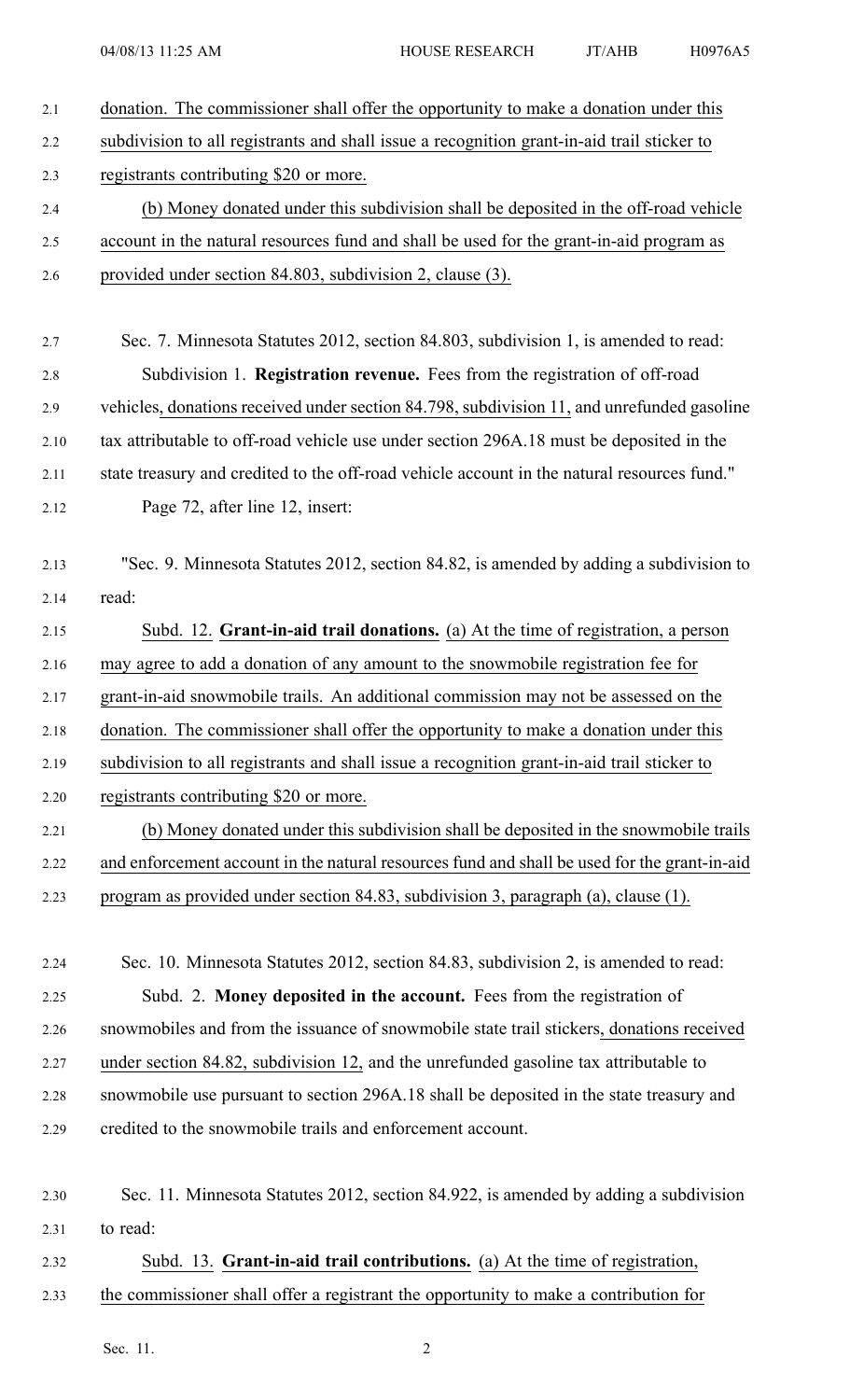| 3.1  | grant-in-aid trails. The commissioner shall issue a recognition grant-in-aid trail sticker to    |
|------|--------------------------------------------------------------------------------------------------|
| 3.2  | registrants contributing \$20 or more.                                                           |
| 3.3  | (b) Money contributed under this subdivision shall be deposited in the state treasury            |
| 3.4  | and credited to the all-terrain vehicle account and is dedicated for the grant-in-aid trail      |
| 3.5  | program.                                                                                         |
|      |                                                                                                  |
| 3.6  | Sec. 12. Minnesota Statutes 2012, section 84.922, is amended by adding a subdivision             |
| 3.7  | to read:                                                                                         |
| 3.8  | Subd. 14. No registration weekend. The commissioner shall designate by rule one                  |
| 3.9  | weekend each year when, notwithstanding subdivision 1, an all-terrain vehicle may be             |
| 3.10 | operated on state and grant-in-aid all-terrain vehicle trails without a registration issued      |
| 3.11 | under this section. Nonresidents may participate during the designated weekend without a         |
| 3.12 | state trail pass required under section 84.9275.                                                 |
| 3.13 | <b>EFFECTIVE DATE.</b> This section is effective the day following final enactment.              |
|      |                                                                                                  |
| 3.14 | Sec. 13. Minnesota Statutes 2012, section 84.9256, subdivision 1, is amended to read:            |
| 3.15 | Subdivision 1. Prohibitions on youthful operators. (a) Except for operation on                   |
| 3.16 | public road rights-of-way that is permitted under section 84.928 and as provided under           |
| 3.17 | paragraph (j), a driver's license issued by the state or another state is required to operate an |
| 3.18 | all-terrain vehicle along or on a public road right-of-way.                                      |
| 3.19 | (b) A person under 12 years of age shall not:                                                    |
| 3.20 | (1) make a direct crossing of a public road right-of-way;                                        |
| 3.21 | (2) operate an all-terrain vehicle on a public road right-of-way in the state; or                |
| 3.22 | (3) operate an all-terrain vehicle on public lands or waters, except as provided in              |
| 3.23 | paragraph (f).                                                                                   |
| 3.24 | (c) Except for public road rights-of-way of interstate highways, a person 12 years               |
| 3.25 | of age but less than 16 years may make a direct crossing of a public road right-of-way           |
| 3.26 | of a trunk, county state-aid, or county highway or operate on public lands and waters or         |
| 3.27 | state or grant-in-aid trails, only if that person possesses a valid all-terrain vehicle safety   |
| 3.28 | certificate issued by the commissioner and is accompanied by a person 18 years of age or         |
| 3.29 | older who holds a valid driver's license.                                                        |
| 3.30 | (d) To be issued an all-terrain vehicle safety certificate, a person at least 12 years           |
| 3.31 | old, but less than 16 18 years old, must:                                                        |
| 3.32 | (1) successfully complete the safety education and training program under section                |
| 3.33 | 84.925, subdivision 1, including a riding component; and                                         |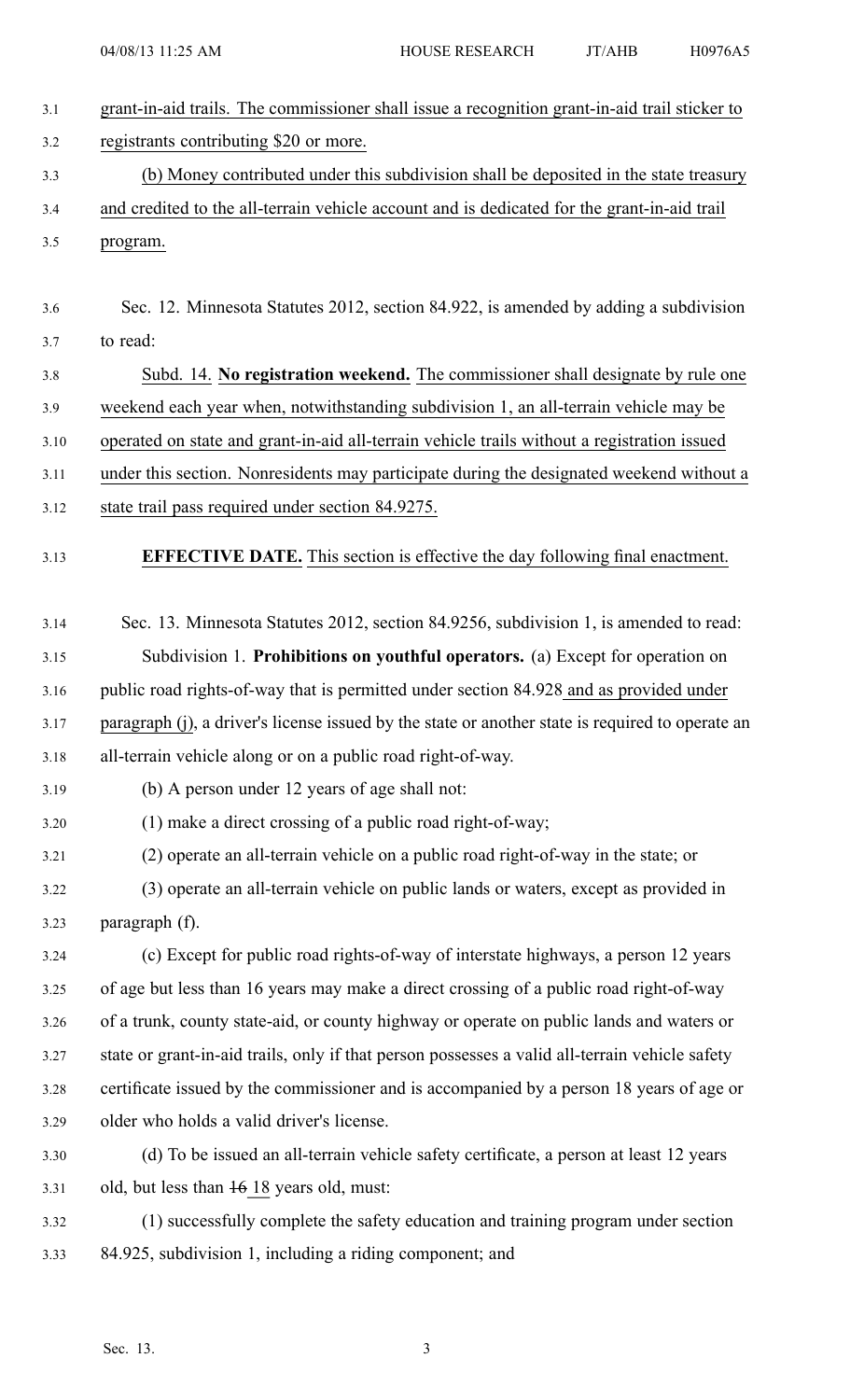| 4.1  | (2) be able to properly reach and control the handle bars and reach the foot pegs          |
|------|--------------------------------------------------------------------------------------------|
| 4.2  | while sitting upright on the seat of the all-terrain vehicle.                              |
| 4.3  | (e) A person at least 11 years of age may take the safety education and training           |
| 4.4  | program and may receive an all-terrain vehicle safety certificate under paragraph (d), but |
| 4.5  | the certificate is not valid until the person reaches age 12.                              |
| 4.6  | (f) A person at least ten years of age but under 12 years of age may operate an            |
| 4.7  | all-terrain vehicle with an engine capacity up to 90cc on public lands or waters if        |
| 4.8  | accompanied by a parent or legal guardian.                                                 |
| 4.9  | (g) A person under 15 years of age shall not operate a class 2 all-terrain vehicle.        |
| 4.10 | (h) A person under the age of 16 may not operate an all-terrain vehicle on public          |
| 4.11 | lands or waters or on state or grant-in-aid trails if the person cannot properly reach and |
| 4.12 | control the handle bars and reach the foot pegs while sitting upright on the seat of the   |
| 4.13 | all-terrain vehicle.                                                                       |
| 4.14 | (i) Notwithstanding paragraph (c), a nonresident at least 12 years old, but less than      |
| 4.15 | 16 years old, may make a direct crossing of a public road right-of-way of a trunk, county  |
| 4.16 | state-aid, or county highway or operate an all-terrain vehicle on public lands and waters  |
| 4.17 | or state or grant-in-aid trails if:                                                        |
| 4.18 | (1) the nonresident youth has in possession evidence of completing an all-terrain          |
| 4.19 | safety course offered by the ATV Safety Institute or another state as provided in section  |
| 4.20 | $84.925$ , subdivision 3; and                                                              |
| 4.21 | (2) the nonresident youth is accompanied by a person 18 years of age or older who          |
| 4.22 | holds a valid driver's license.                                                            |
| 4.23 | (j) A person 12 years of age but less than 16 years of age may operate an all-terrain      |
| 4.24 | vehicle on the bank, slope, or ditch of a public road right-of-way as permitted under      |
| 4.25 | section 84.928 if the person:                                                              |
| 4.26 | (1) possesses a valid all-terrain vehicle safety certificate issued by the commissioner;   |
| 4.27 | and                                                                                        |
| 4.28 | (2) is accompanied by a parent or legal guardian on a separate all-terrain vehicle.        |
|      |                                                                                            |
| 4.29 | Sec. 14. Minnesota Statutes 2012, section 84.928, subdivision 1, is amended to read:       |
| 4.30 | Subdivision 1. Operation on roads and rights-of-way. (a) Unless otherwise                  |
| 4.31 | allowed in sections 84.92 to 84.928, a person shall not operate an all-terrain vehicle in  |
| 4.32 | this state along or on the roadway, shoulder, or inside bank or slope of a public road     |

4.33 right-of-way of <sup>a</sup> trunk, county state-aid, or county highway.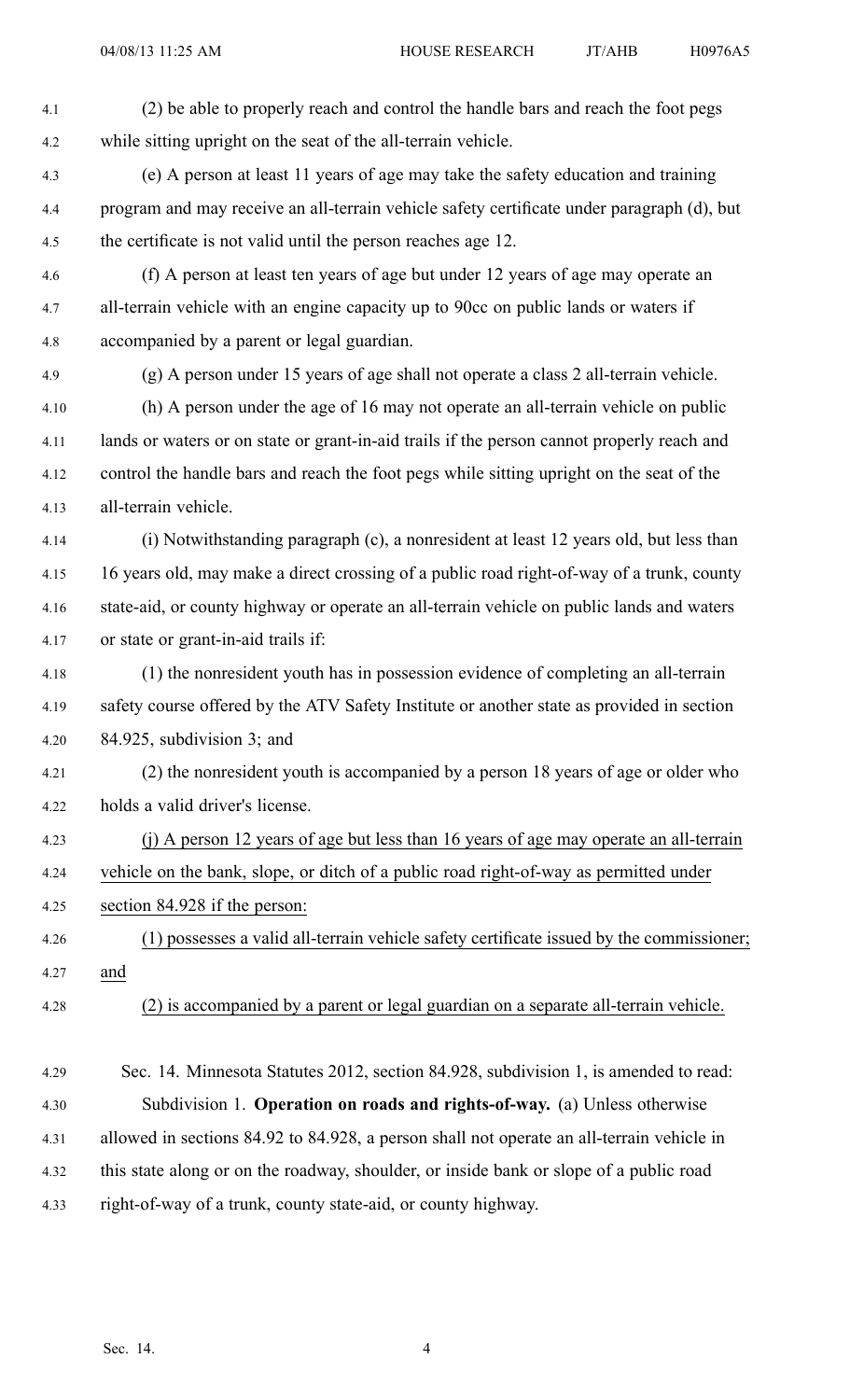| 5.1  | (b) A person may operate a class 1 all-terrain vehicle in the ditch or the outside             |
|------|------------------------------------------------------------------------------------------------|
| 5.2  | bank or slope of a trunk, county state-aid, or county highway unless prohibited under          |
| 5.3  | paragraph $(d)$ or $(f)$ .                                                                     |
| 5.4  | (c) A person may operate a class 2 all-terrain vehicle:                                        |
| 5.5  | (1) within the public road right-of-way of a county state-aid or county highway on             |
| 5.6  | the extreme right-hand side of the road and left turns may be made from any part of            |
| 5.7  | the road if it is safe to do so under the prevailing conditions, unless prohibited under       |
| 5.8  | paragraph (d) or $(f)$ .;                                                                      |
| 5.9  | (2) on the bank, slope, or ditch of a public road right-of-way of a trunk highway,             |
| 5.10 | but only to access businesses or make trail connections, and left turns may be made from       |
| 5.11 | any part of the road if it is safe to do so under the prevailing conditions, unless prohibited |
| 5.12 | under paragraph $(d)$ or $(f)$ ; and                                                           |
| 5.13 | (3) A person may operate a class 2 all-terrain vehicle on the bank or ditch of a               |
| 5.14 | public road right-of-way:                                                                      |
| 5.15 | (i) on a designated class 2 all-terrain vehicle trail -; or                                    |
| 5.16 | (ii) to access businesses or make trail connections when operation within the public           |
| 5.17 | road right-of-way is unsafe.                                                                   |
| 5.18 | (d) A road authority as defined under section 160.02, subdivision 25, may after a              |
| 5.19 | public hearing restrict the use of all-terrain vehicles in the public road right-of-way under  |
| 5.20 | its jurisdiction.                                                                              |
| 5.21 | (e) The restrictions in paragraphs (a), (d), (h), (i), and (j) do not apply to the             |
| 5.22 | operation of an all-terrain vehicle on the shoulder, inside bank or slope, ditch, or outside   |
| 5.23 | bank or slope of a trunk, interstate, county state-aid, or county highway:                     |
| 5.24 | (1) that is part of a funded grant-in-aid trail; or                                            |
| 5.25 | (2) when the all-terrain vehicle is owned by or operated under contract with a publicly        |
| 5.26 | or privately owned utility or pipeline company and used for work on utilities or pipelines.    |
| 5.27 | (f) The commissioner may limit the use of a right-of-way for a period of time if the           |
| 5.28 | commissioner determines that use of the right-of-way causes:                                   |
| 5.29 | (1) degradation of vegetation on adjacent public property;                                     |
| 5.30 | (2) siltation of waters of the state;                                                          |
| 5.31 | (3) impairment or enhancement to the act of taking game; or                                    |
| 5.32 | (4) a threat to safety of the right-of-way users or to individuals on adjacent public          |
| 5.33 | property.                                                                                      |
| 5.34 | The commissioner must notify the road authority as soon as it is known that a closure          |
| 5.35 | will be ordered. The notice must state the reasons and duration of the closure.                |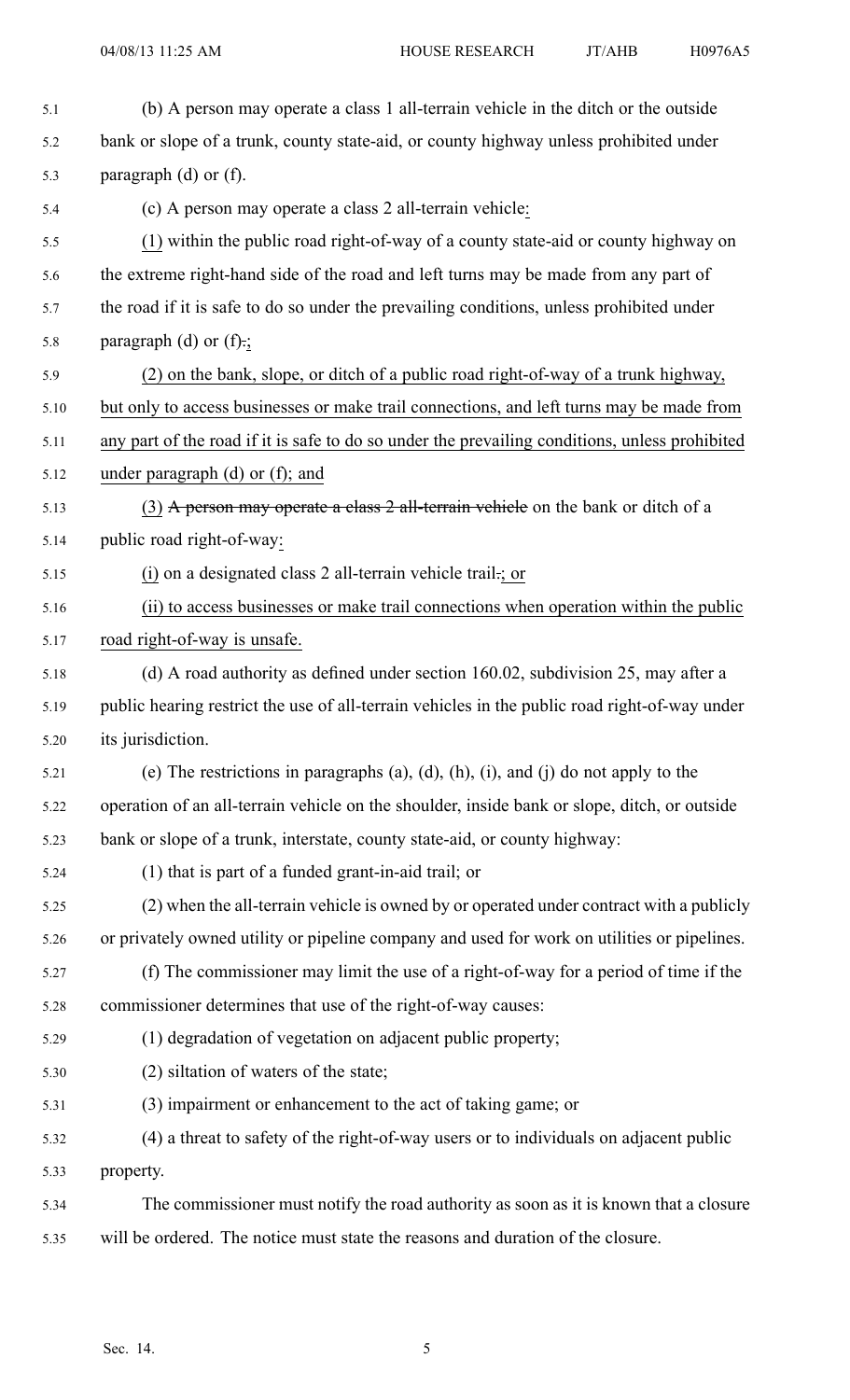6.1 (g) A person may operate an all-terrain vehicle registered for private use and used 6.2 for agricultural purposes on <sup>a</sup> public road right-of-way of <sup>a</sup> trunk, county state-aid, or 6.3 county highway in this state if the all-terrain vehicle is operated on the extreme right-hand 6.4 side of the road, and left turns may be made from any par<sup>t</sup> of the road if it is safe to do so 6.5 under the prevailing conditions.

6.6 (h) A person shall not operate an all-terrain vehicle within the public road 6.7 right-of-way of <sup>a</sup> trunk, county state-aid, or county highway from April 1 to August 1 in 6.8 the agricultural zone unless the vehicle is being used exclusively as transportation to and 6.9 from work on agricultural lands. This paragraph does not apply to an agen<sup>t</sup> or employee 6.10 of <sup>a</sup> road authority, as defined in section 160.02, subdivision 25, or the Department of 6.11 Natural Resources when performing or exercising official duties or powers.

6.12 (i) A person shall not operate an all-terrain vehicle within the public road right-of-way 6.13 of <sup>a</sup> trunk, county state-aid, or county highway between the hours of one-half hour after 6.14 sunset to one-half hour before sunrise, excep<sup>t</sup> on the right-hand side of the right-of-way 6.15 and in the same direction as the highway traffic on the nearest lane of the adjacent roadway.

6.16 (j) A person shall not operate an all-terrain vehicle at any time within the

6.17 right-of-way of an interstate highway or freeway within this state."

6.18 Page 74, after line 24, insert:

6.19 "Sec. 21. Minnesota Statutes 2012, section 85.41, is amended by adding <sup>a</sup> subdivision 6.20 to read:

6.21 Subd. 6. **Grant-in-aid trail donations.** (a) At the time of purchasing the pass 6.22 required under subdivision 1, <sup>a</sup> person may agree to add <sup>a</sup> donation of any amount to 6.23 the cross-country ski pass fee for grant-in-aid cross-country ski trails. An additional 6.24 commission may not be assessed on the donation. The commissioner shall offer the 6.25 opportunity to make <sup>a</sup> donation under this subdivision to all pass purchasers and shall 6.26 issue <sup>a</sup> recognition grant-in-aid trail sticker to <sup>a</sup> person contributing \$20 or more. 6.27 (b) Money donated under this subdivision shall be deposited in the cross-country ski 6.28 account in the natural resources fund and shall be used for the grant-in-aid program as 6.29 provided under section 85.43, paragraph (a), clause (1)."

6.30 Page 75, after line 8, insert:

6.31 "Sec. 23. Minnesota Statutes 2012, section 85.43, is amended to read:

6.32 **85.43 DISPOSITION OF RECEIPTS; PURPOSE.**

6.33 (a) Fees from cross-country ski passes and donations received under section 85.41, 6.34 subdivision 6, shall be deposited in the state treasury and credited to <sup>a</sup> cross-country ski 6.35 account in the natural resources fund and, excep<sup>t</sup> for the electronic licensing system